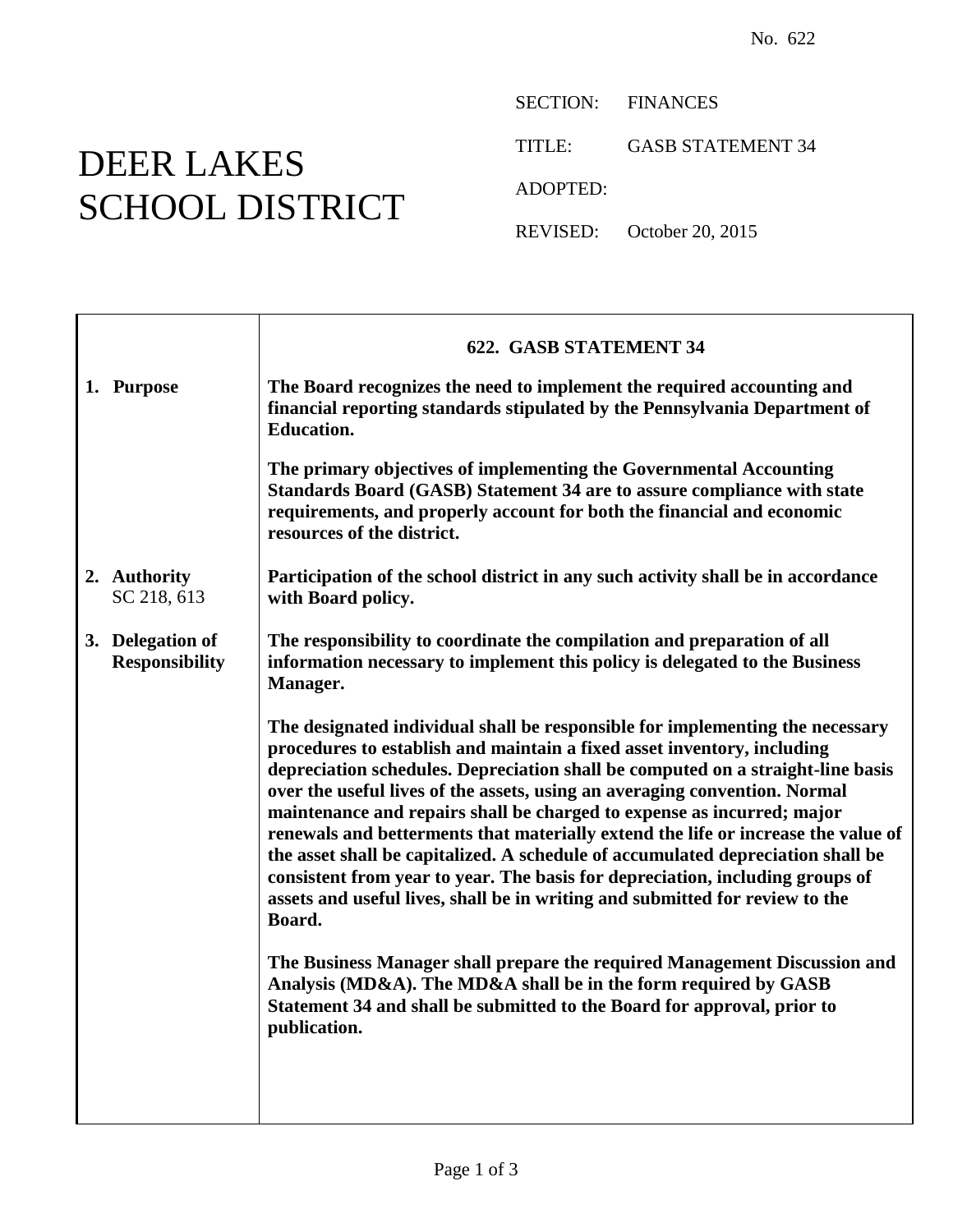$\Gamma$ 

T

|               | Prior to submission of the MD&A for Board approval, the district's<br>independent auditors shall review the MD&A, in accordance with SAS No. 52,<br>"Required Supplementary Information".                                                                                                                                                                                                 |
|---------------|-------------------------------------------------------------------------------------------------------------------------------------------------------------------------------------------------------------------------------------------------------------------------------------------------------------------------------------------------------------------------------------------|
| 4. Guidelines | In order to associate debt with acquired assets, and to avoid net asset deficits,<br>any asset that has been acquired with debt proceeds shall be capitalized,<br>regardless of the cost of the asset. The asset life of these assets shall be<br>considered relative to the time of the respective debt amortizations.                                                                   |
|               | For all other assets not acquired by debt proceeds, the dollar value of any single<br>item for inclusion in the fixed assets accounts shall be not less than \$4,000.                                                                                                                                                                                                                     |
|               | The capitalization threshold shall be set at a level that will capture at least<br>eighty percent (80%) of all fixed assets.                                                                                                                                                                                                                                                              |
|               | The assets listed below do not normally individually meet capitalization<br>threshold criteria:                                                                                                                                                                                                                                                                                           |
|               | 1. Library books.                                                                                                                                                                                                                                                                                                                                                                         |
|               | 2. Classroom texts.                                                                                                                                                                                                                                                                                                                                                                       |
|               | 3. Computer equipment.                                                                                                                                                                                                                                                                                                                                                                    |
|               | 4. Office equipment.                                                                                                                                                                                                                                                                                                                                                                      |
|               | 5. Maintenance equipment.                                                                                                                                                                                                                                                                                                                                                                 |
|               | 6. Sports equipment.                                                                                                                                                                                                                                                                                                                                                                      |
|               | Uniforms.<br>7.                                                                                                                                                                                                                                                                                                                                                                           |
|               | 8. Classroom tools.                                                                                                                                                                                                                                                                                                                                                                       |
|               | These asset category costs shall be capitalized and depreciated as groups when<br>that group's acquisition cost exceeds the capitalization threshold in any given<br>fiscal year.                                                                                                                                                                                                         |
|               | For group asset depreciation purposes, the estimated useful life of the group<br>may be based on the weighted average or simple average of the useful life of<br>individual items, or on an assessment of the life of the group as a whole.<br>Periodically, the district shall review the estimated life of groups of assets and<br>adjust the remaining depreciation life of the group. |